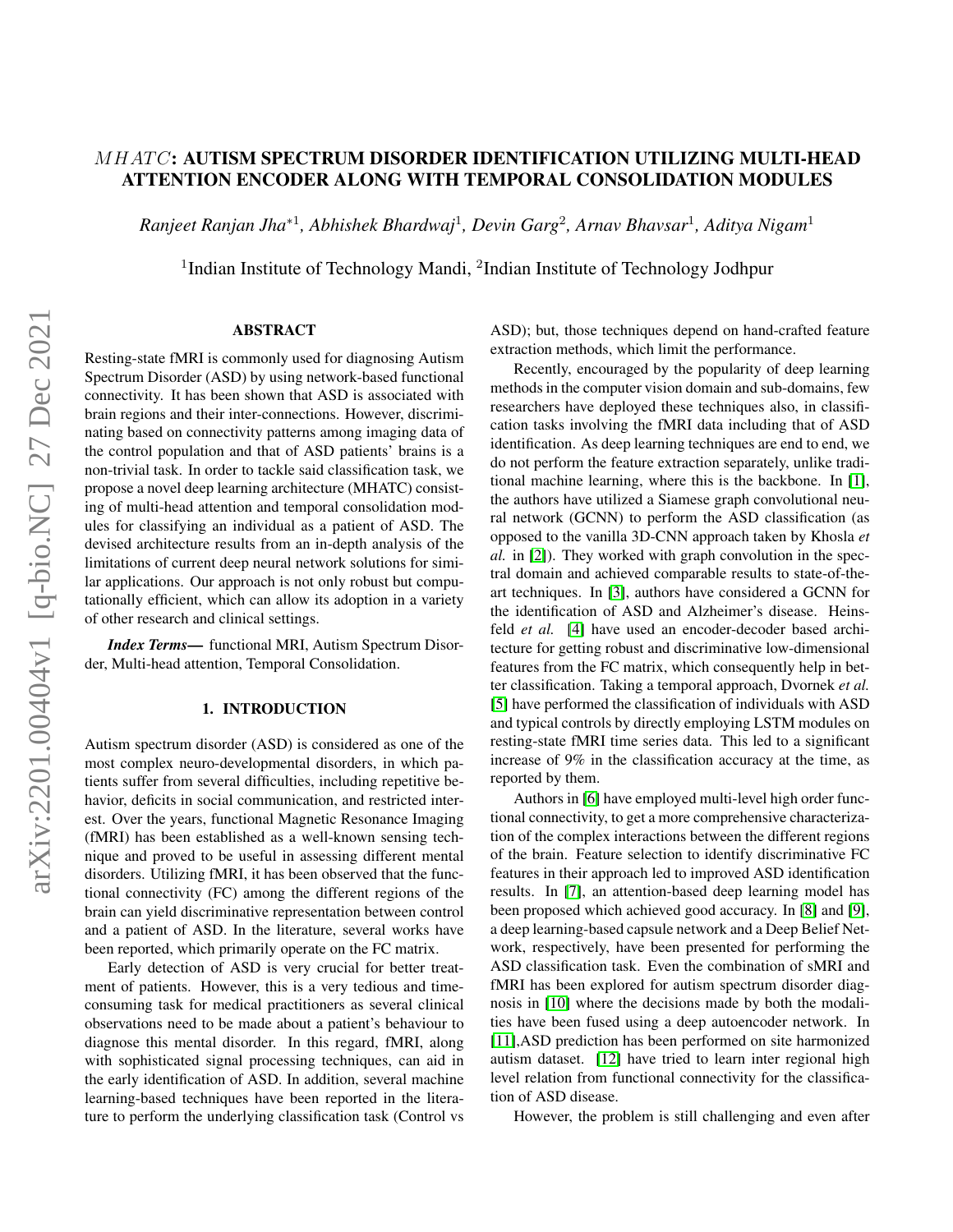<span id="page-1-0"></span>

Fig. 1: Proposed Architecture

many such works there is still considerable scope to improve the overall classification accuracy. Most of the state-of-theart deep learning techniques, proposed for ASD classification, directly using the FC matrix as input which approximates the data at an initial stage with second-order statistics. On the other hand, our model works on the original input signal, and learns robust features by employing a multi-head self attention and temporal consolidation mechanism.

Our contribution in this paper is of several folds:

(1) Classification of ASD utilizing a novel  $MHATC$  architecture (as shown in Fig. [1\)](#page-1-0), consisting of a multi-head attention encoder  $(MHAE)$  and a temporal consolidation module (TCM). (2) The  $MHAE$  (Fig. [2b\)](#page-2-0) which includes a positional encoding component and leverages several blocks of multi-head attention and feed-forward networks with residual connections for flexibility. (3) The TCM (Fig. [2a\)](#page-2-0) which includes several context consolidation modules that aggregate the features across regions at any given time step, which results in a better overall feature representation. (4) Achieving state-of-the-art performance on the publicly available ABIDE data-set.

#### 2. METHOD

We have proposed a cascaded network  $MHATC$  (as shown in Fig. [1\)](#page-1-0), which consists of two major modules - the Multi-Head Attention Encoder (MHAE) module and the Temporal Consolidation Module (TCM). As the name suggests, the MHAE module is employed to perform attention based encoding of the features required for classification (inspired by [\[13\]](#page-4-12)). On the other hand, the TCM is utilised to step-by-step consolidate the concerned features across the time points and get a condensed feature map at the end. Finally, a global pooling layer, followed by the classification layer, provides the final classification output.

#### 2.1. Multi-Head Attention Encoding Module

In general, a MHAE learns position invariant representation of the input data as discussed in [\[13\]](#page-4-12). However, for temporal data, positional information within the given input sequential data is important. This gives rise to the need of positional information to be embedded in the input. For this purpose, we have employed sinusoids like in [\[13\]](#page-4-12) to associate positional information with the input data, where phase of the sinusoids varies for different dimensions of the encoding. The input to this module is the matrix of size (200,200) where we have data for 200 time-points for every region and the brain is divided into 200 regions. The module functions by first calculating the positional embedding of the input block which helps attach a temporal meaning to the input fMRI data. Post this, the embedding is added to the input and passed to an encoder which employs multi-head self attention followed by a feedforward network to capture the relative importance of features in the input. Multiple such layers, each including multihead attention and feed-forward components, have been used which has shown to improve classification performance. Note that there is no reduction in size as the input passes through this module.

Self-attention: This module's core idea lies in *multi-head self-attention*, which corresponds to the ability to attend to different positions of the input sequence to compute a representation of that sequence. We have used a stack of multihead self-attention layers along with feed-forward neural networks. For a self-attention layer, there are three input vectors, viz. query  $(q)$ , key  $(k)$ , and value  $(v)$  [\[13\]](#page-4-12) which indicate the role that each element of the input sequence plays. Here, three representations  $q$ ,  $k$  and  $v$  have been obtained from transformation of input  $I$  (after positional embedding). The degree of correlation between two elements in a piece of sequential data determines the extent to which these elements influence the output at a given time-step. The attention  $(A)$  (similar to [\[13\]](#page-4-12)) is given by the following relation:

<span id="page-1-1"></span>
$$
A' = \frac{q \cdot k}{\sqrt{m}}\tag{1}
$$

$$
A = softmax(A')
$$
 (2)

$$
F = A \cdot v = softmax(\frac{q k^T}{\sqrt{m}}) \cdot v \tag{3}
$$

In our case, the query and key have the same dimension, i.e.,  $m$  which facilitates the dot product in the above equations. This dot-product is followed by scaling i.e. division by square root of m, resulting in an m-dimensional vector  $A'$  (eq. [1\)](#page-1-1). This has a normalizing effect and prevents explosion of values. Subsequently, softmax function has been applied on  $A<sup>'</sup>$ to get the attention vector as the upshot i.e. A which holds different weightage for different entries in the value vector. Finally, this attention  $A$  is multiplied with the value vector  $v$ to get the feature vector  $F$ .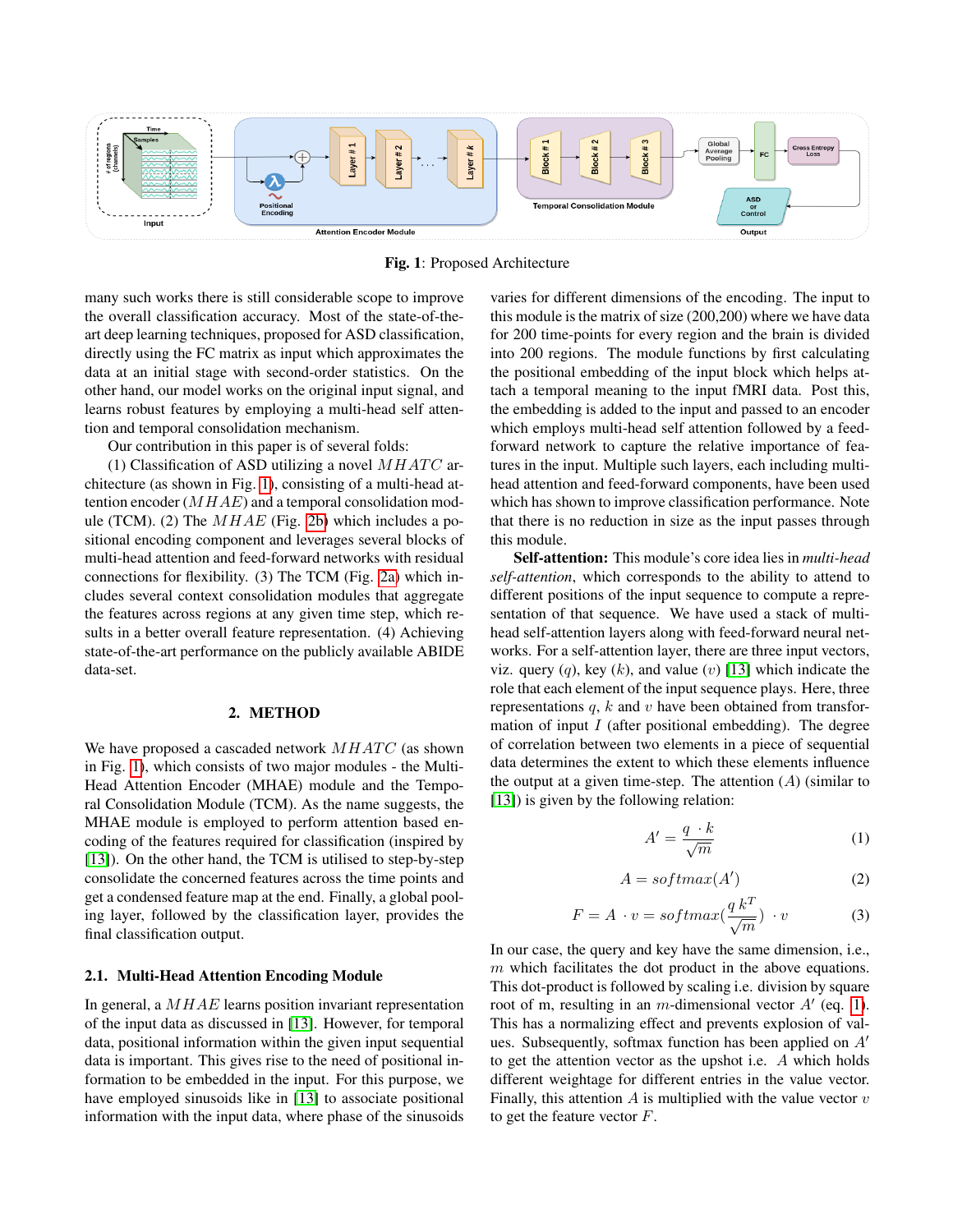<span id="page-2-0"></span>

(a) A block in the Temporal Con-(b) A layer in the Multi-Head Attention Encoder module. Multiple such layers have been employed in a solidation Module. cascaded manner for improved encoding of inter-region dependence.

Fig. 2: Note that in (a), a TCM block causes a (200,200) input to be consolidated to a (128,200) output owing to 1D convolutions with filter size  $(k)$  of 3. Multiple such blocks employed in a cascaded manner cause the consolidation to become further dense with the size reducing to (64,200) and then finally to (32,200). In (b), the MHAE module is shown.

Multi-head attention: To jointly attend to information at different positions from different representational spaces, multi-head attention has been employed. Multi-head attention, to put it simply, involves the concatenation of outputs by multiple simple scaled dot-product attention units as shown in Fig. [2b.](#page-2-0) This concatenated output is finally passed through a dense layer. We have used five such 'layers' in the module, where the multi-head attention component of each layer consists of two attention heads.

#### 2.2. Temporal Consolidation Module

This module aims to extract the more discriminative features by aggregating the brain's regions and capturing the multicontext information. One can observe in Fig. [2a](#page-2-0) that we have concatenated three types of feature maps taken at three contexts by applying filters of size 3, 5 (two sequential 3), and 7 (three sequential 3), respectively. This module's input dimension has been reduced to  $128 \times 200$  by including 128 filters in the first 1D convolution layer; however, the number of filters remains the same for other layers. In this way, the final output after the multi-context layer would be  $M_1$  of size  $128 \times 200$ , which contains the inherent multi-context representation. Further, there is an additional residual connection branch that contains only one 1D convolution layer of filter size 1. This layer's task is to forward the input directly to the multi-context output; nevertheless, the dimension would be changed to  $128 \times 200$  for addition with  $M_1$ . This technique is used as it is known to speed up gradient flow during backpropagation. An important thing that has been exploited here is the ability of the network to decide what layers it requires for a well-enough representation of the crucial features. This adds to the flexibility of the network in not being rigid about the types of filters to be used, but allows for automatic selection due to the end-to-end nature. Subsequently, two more TCM blocks have been included in sequential order with the same block structures and the different number of filters (64 and 32). Thus, the aggregated feature map only contains the most crucial relationship information among the different regions, and hence helps in better classification.

#### 3. EXPERIMENTAL SETUP

#### 3.1. Dataset description

For the evaluation of our proposed network, the complete ABIDE I [\[14\]](#page-4-13) fMRI dataset has been utilized. This dataset has contributions from multiple different international brain imaging laboratories. It consists of 530 control (normal) individuals and 505 ASD patients. We have performed 10-fold cross validation like in [\[9\]](#page-4-8), for checking the robustness of the model.

#### 3.2. Evaluation metrics and implementation details

The accuracy, sensitivity and specificity metrics similar to [\[8\]](#page-4-7), have been used for which evaluations have been discussed in this section. In addition, ROC curve has been plotted, where the area under the curve (AUC) is another important measure.

## 4. RESULTS AND DISCUSSION

We provide a comparison of the accuracy of our approach with the present state-of-the-art methods. Table [1a](#page-3-0) provides the average performance analysis for cross validation. It can be observed that our proposed model is giving good mean accuracy, i.e., 77.4%. Another point to note is that, mean sensitivity is high  $(78.6\%)$ , and such a high sensitivity enables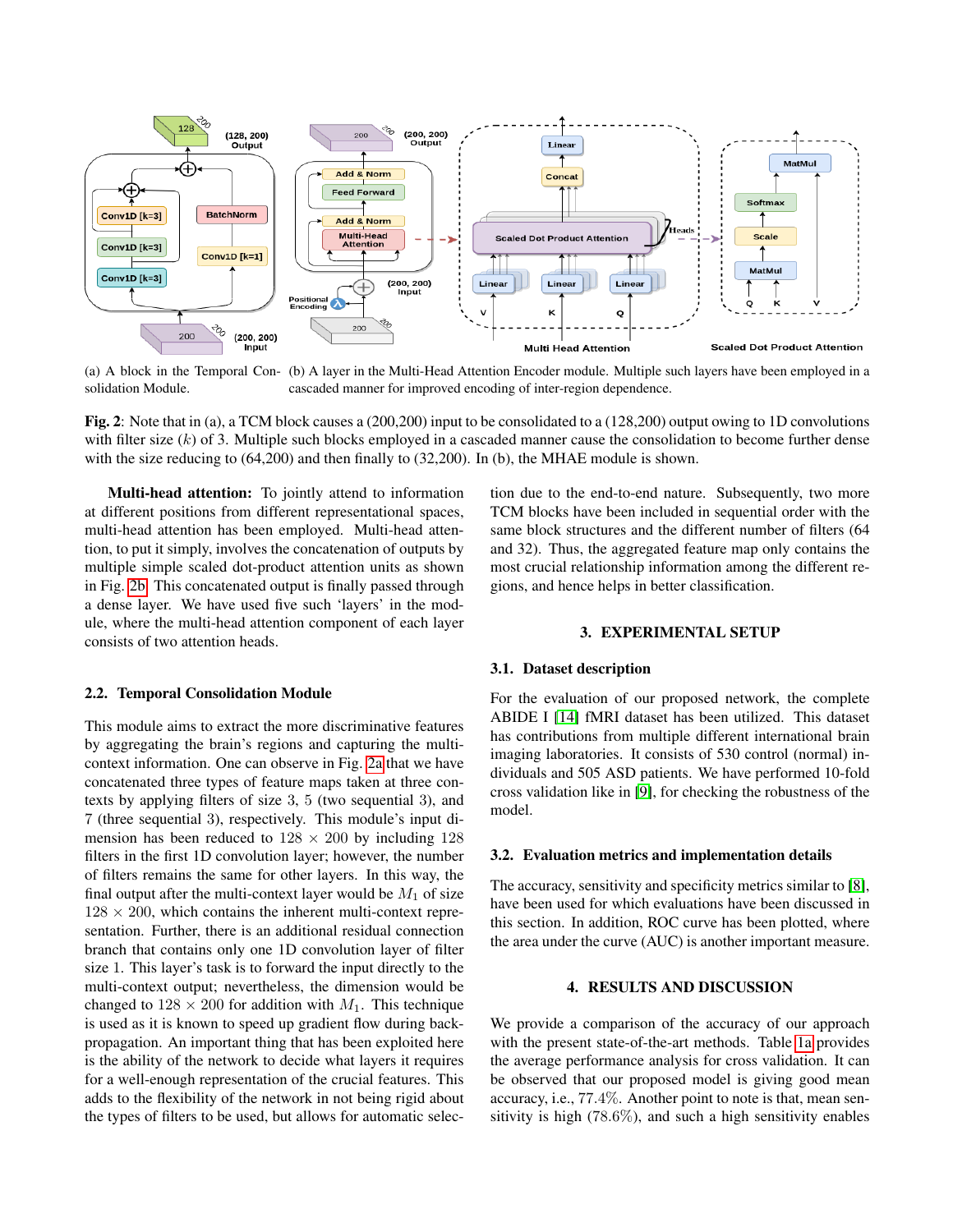correct identification of patient individuals to a great extent. However, mean specificity is comparatively less (74%). The reason behind this can be that rs-fMRI signals for ASD individuals have more discriminative representation than that of controls. In addition, we have shown the best ROC curve among all the validation data (considered for each fold) for ASD and control classification in Fig. [3,](#page-3-1) and the mentioned value of AUC also indicates a high-quality performance of our method. In addition to the overall accuracy, an ROC curve helps in providing more insight into the performance of the model. It helps figure out the trade-off between false positives and false negatives according to the use-case of the system under scrutiny.

<span id="page-3-1"></span>

Fig. 3: Receiver Operating Characteristic (ROC) curves (class 0 for control and class 1 for the patient)

<span id="page-3-0"></span>

| Table 1: Comparative Analysis and Ablation Study |  |  |
|--------------------------------------------------|--|--|
|                                                  |  |  |

| Model                    | Accuracy | <b>Sensitivity</b> | <b>Specificity</b> |
|--------------------------|----------|--------------------|--------------------|
| Ghiassian et al. [15]    | 59.2%    | 72.2%              | 45.4%              |
| Chen et al. $[16]$       | 66.0%    | 60%                | 72%                |
| Heinsfeld et al. [4]     | 70.0%    | 74%                | 63%                |
| Jiao et al. $[8]$        | 71%      | 73%                | 66%                |
| Huang et al. [9]         | 76.4%    | 77.8%              | 75.0%              |
| Ingalhalikar et al. [11] | 71.35%   | 59.5%              | 80.6%              |
| Jung1 et al. [12]        | 69.19%   | 64.79%             | 73.46%             |
| <b>Proposed method</b>   | 77.4%    | 78.6%              | 74%                |

(a) Performance comparison between our proposed network and state-of-the-artworks

| # Encoders | # Attention heads | Accuracy |
|------------|-------------------|----------|
|            |                   | 73.56%   |
|            |                   | 75.48%   |
|            |                   | 76.62%   |
|            |                   | 77.00%   |
|            |                   | 77.40%   |
|            |                   | 76.80%   |

(b) Ablation Study: Comparison for multi-head attention encoder having different combinations of attention heads and encoder layers

For a visual assessment, we have shown the Craddock atlas [\[17\]](#page-4-16) in Fig. [4,](#page-3-2) where there are 200 regions with color encoding for coronal, sagittal and axial view. As we know, that the  $MHAE$  module has been used to get refined features for each region; we have considered the mean features of the MHAE module for ASD and control classes separately. Further, including only the edges which have value higher than  $0.6$  (this value being an indicator of the extent to which two regions in the brain are connected functionally) have been plotted in Fig. [4.](#page-3-2) One can observe that there is a difference in the regions which are 'connected' i.e. are engaged in some functionality together in case of ASD and control. This shows the discriminability of the MHAE features. The result depicts the involvement of several regions, including left fusiform gyrus, right precentral gyrus, left superior frontal gyrus, left precuneus cortex, for distinguishing ASD from control. Thus, we can say that the  $MHAE$  module aids in extracting discriminative features.

<span id="page-3-2"></span>

Fig. 4: Atlas Visualization with 200 regions and Selected few highly correlated edges in both the ASD and Control (in coronal, sagittal and axial view)

Considering the Multi-Head Attention Encoding module, we have analyzed the effect of varying the number of encoders on the classification between control and ASD. During the experiment, we have observed that if we increase more than two attention heads, there is no improvement in accuracy. Moreover, going with more than five encoders reducing the performance. Hence, five encoders, each containing two attention heads, have given the best performance among all the combinations.

### 5. CONCLUSION

We have proposed an end to end deep learning architecture that leverages several modules, including multi-head attention and temporal consolidation, to perform the classification task between control and autism spectrum disorder fMRI scans. Our approach yields state-of-the-art accuracy and is also quite robust and computationally efficient. Thus, one can explore its application to various other research and clinical settings. In the future, we would explore variations of the proposed network to improve the performance further.